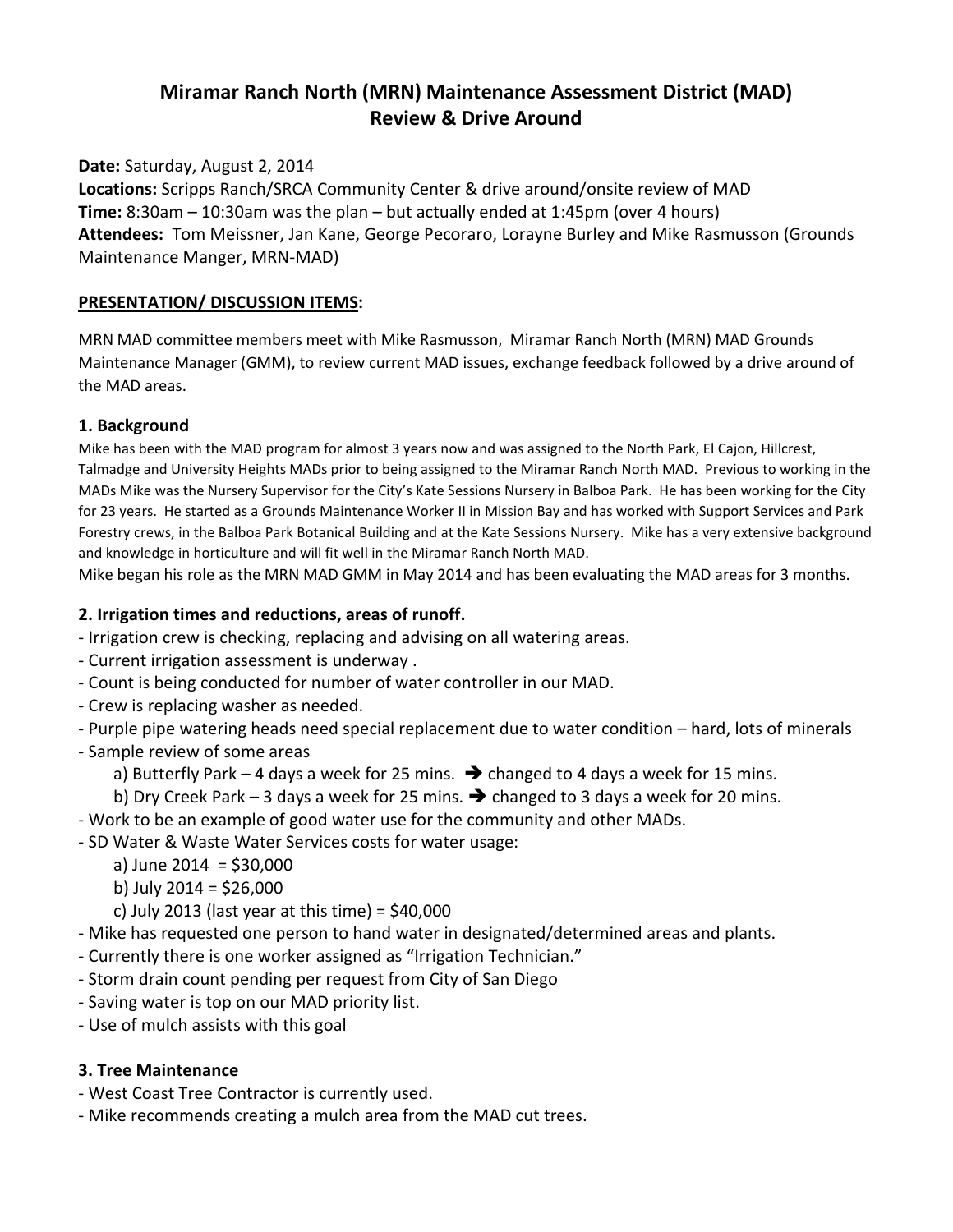- Suitable storage area is north of the SRCA/SR Info Center in open space right-of-way just hidden from roadway. Off road along SSP and Cypress Canyon Road corner. Near utility road.

- West Coast can produce some mulch for storage and use.
- MAD has only a tree trimming budget of \$25,000 per year.
- \$25,000 amount can only address safety issues and dead tree removal.
- Need to increase the tree budget amount.
- MAD has many dead tree branches.
- MAD needs to prune due to weight of branches.
- Tree canopy along SPP needs to be reduced

#### 4. Mulch and Compost

- Recommends mulch for banks/hills and flat landscaped areas.
- Mulch mats well insulate soil retains water prevents weeds
- Recommends compost for gardens, brushes and trees areas.
- Group preference was for 2 inch mulch.
- Use of mulch helps to reduce watering
- Mulch can be produce from tree/cutting maintenance work & stored
- Cost of compost is \$4.00 per cubic foot.

#### 5. Trash cans in MAD park areas

- Several need new coat of paint on doors and top covers.
- Tom suggests having "art work" painted on the doors and/or covers.

#### 6. Harvesting new planting materials for the MAD

- Use existing plant cuttings from our MAD
- Use plant seeds and grow in a designated nursery area
- Outreach with San Diego Native Landscape groups for plantings
- Apply for grant money for new trees

## 7. Butterfly Garden Park

- No butterflies in the park
- Too much ground cover Myoporum over grown.
- Reduce Myoporum
- Need to define planter beds feeder vs. nector beds.
- Add trees, scrubs, perinals to attact butterflies.
- Need to add or correct signage describing plants or plant areas
- Long Term Goals for Butterfly Garden
	- a) Planting improvements
	- b) Butterfly release event for the MRN community

## 8. Canyon View Nature Park (next to Fire Station 37)

- Need to add plants to match the signage many in error or no plants to match signs.
- Can keep or remove current signs as needed want plants to match signage
- Mulch
- Cut watering of areas past the fence posts and keep native CA plants that don't require water.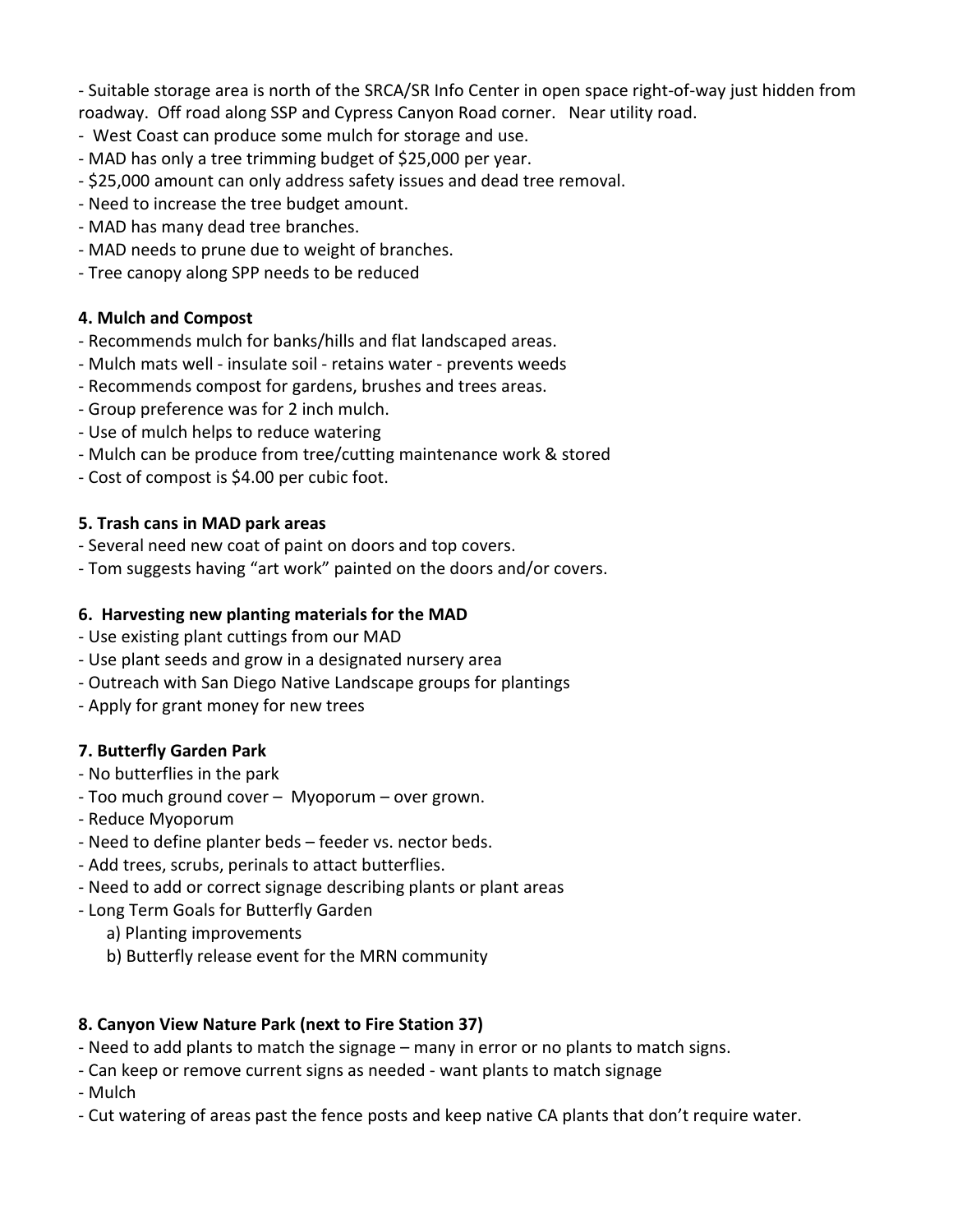- Remove Myoporum
- Garden signs fixed or corrected
- Rehabilitation of areas in distress

#### 9. Fire Station 37 landscaping

- Remove over grown plants growing in river rock areas
- Mulch

## 10. Dry Creek Demonstration Garden (park at corner of SCR and Scripps Creek Drive)

- Remove over dominate red apple ice plant over grown in many areas.
- Correct and/or replace plant signage many don't match plants.
- Add fire retardant planting
- Mulch
- Add plants as needed

## 11. Oak Glen Nature Garden (park along western side of SCR between SPP and SR Blvd)

- Has non native plants.
- Remove high water demand plants.
- Park is not noticed, not currently maintained
- Want to make a nature garden again
- Can work w/ CA Native Society to provide plants
- Correct and/or replace plant signage many don't match plants.
- Trim/maintenance of pine trees and soil improvements due to purple pipe/re-claimed water

## 12. Meadow area on SR Blvd and SCR intersection (north corner behind white fence posts)

- Maintain only inside the fence post areas
- Reduce plants, go more native, past the fence post areas.
- Wasting too much water in back areas
- Add CA native plant seeds to back areas for spring color and natural regeneration

## 13. Scripps Poway Parkway – North Slopes

- Manage the tree balls make them flow and group together when possible and/or reduce
- 4 large sections along SPP
- Add color
- Save water
- Looking at optional trees to add
- Beginning to reduce some of the ball bushes asap

## 14. Stonedale Mini Park (neighborhood pocket park east of St. Gregory Church)

- Has a large turf park area, needs water
- Plants along the perimeter of park need to be pruned.
- Many trees need to be pruned/maintained.
- Trees along west side of park next to house needs cutting now.